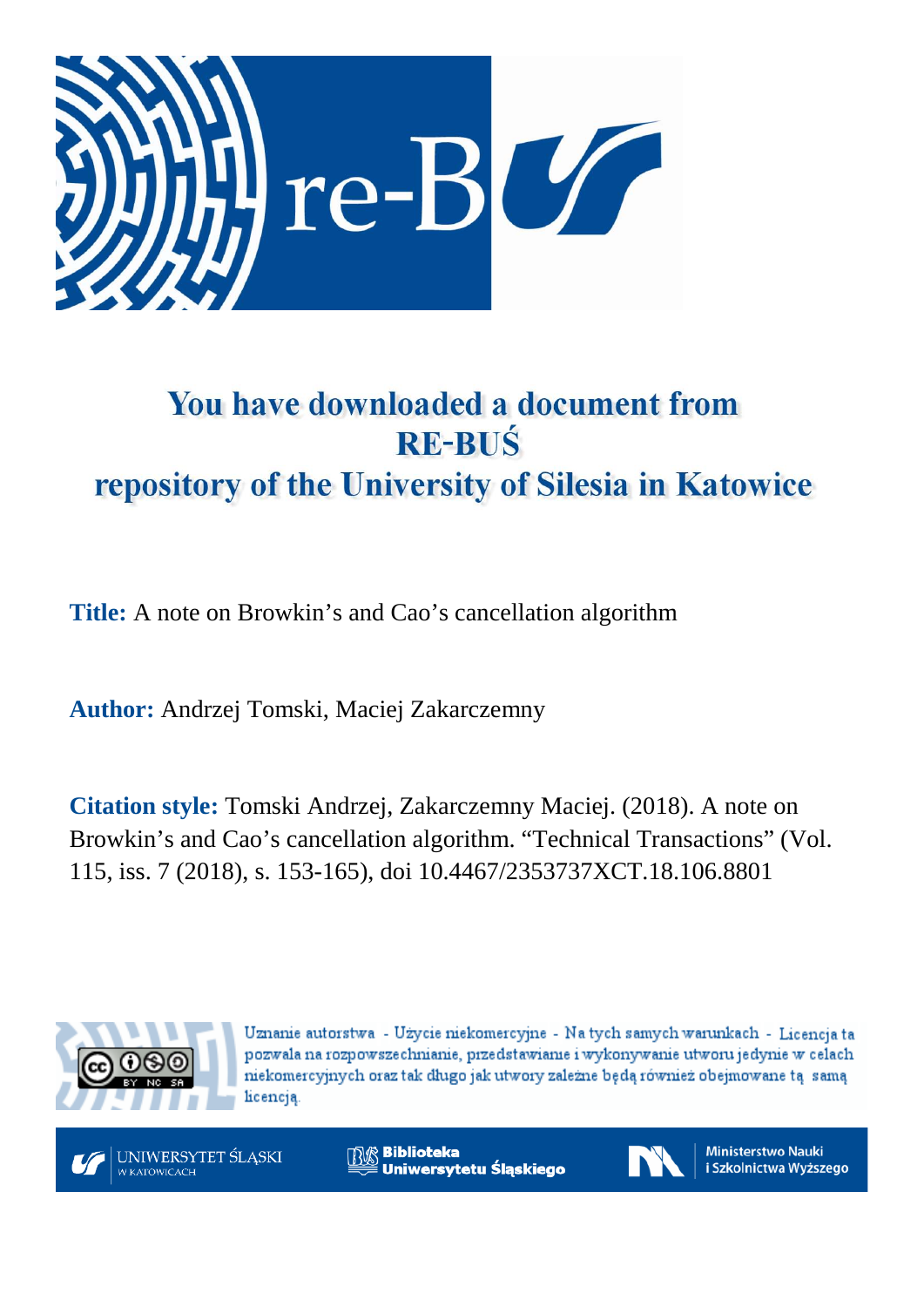# TECHNICAL TRANSACTIONS 7/2018

**MATHEMATICS** 

DOI: 10.4467/2353737XCT.18.106.8801 submission of the final version: 24/04/2018

Andrzej Tomski (andrzej.tomski@us.edu.pl)

Institute of Mathematics, Faculty of Mathematics, Physics and Chemistry, University of Silesia

Maciej Zakarczemny (mzakarczemny@pk.edu.pl) Institute of Mathematics, Faculty of Physics, Mathematics and Computer Science, Cracow University of Technology

# A note on Browkin's and Cao's cancellation algorithm

## Uwagi o algorytmie sitowym Browkina i Cao

#### Abstract

In this paper, we follow our generalisation of the cancellation algorithm described in our previous paper [A. Tomski, M. Zakarczemny, *On some cancellation algorithms,* NNTDM. 23, 2017, p. 101–114]. For *f* being a natural-valued function defined on *ℕ*<sup>5</sup>, s≥1 we remove the divisors of all possible values of f in the points in which the sum of coordinates is less than or equal to *n*. The least non-cancelled number is called the discriminator  $D_f(n)$ . We find formulas, or at least an estimation for this discriminator, in the case of a broad class of sequences.

**Keywords:** discriminator, sequence, congruence, odious numbers, Thue-Morse sequence

#### Streszczenie

Kontynuujemy badania nad generalizacją algorytmu sitowego Browkina i Cao, [A. Tomski, M. Zakarczemny, *On some cancellation algorithms*, NNTDM. 23, 2017, p. 101–114]. Niech *f* będzie funkcją o wartościach w zbiorze liczb naturalnych, określoną na *<sup>s</sup>* ,*s* ≥1. Usuwamy dzielniki wszystkich możliwych wartości funkcji *f*, w punktach, w których suma współrzędnych nie przekracza *n*. Najmniejszą niewykreśloną liczbę naturalną nazywamy dyskryminatorem *Df* (*n*). W artykule uogólniamy pojęcie dyskryminatora. Znajdujemy jawne wzory lub oszacowania na dyskryminator dla szerokiej klasy ciągów.

**Słowa kluczowe:** dyskryminator, ciąg, kongruencja, liczby wstrętne, ciąg Thue-Morse'a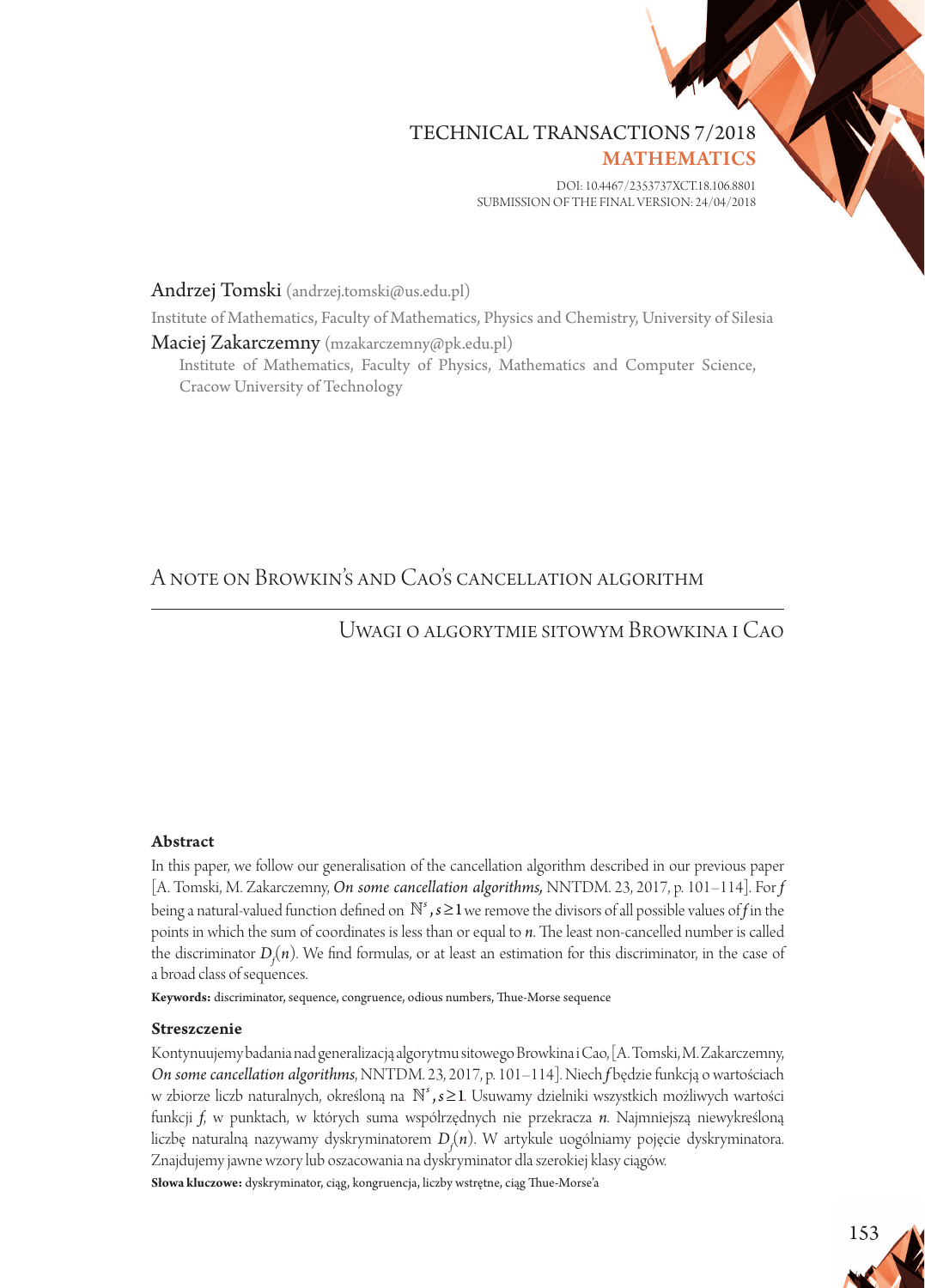#### **1. Introduction**

Let

$$
D_g(n) := \min\{m \in \mathbb{N} : g(1), g(2), ..., g(n) \text{ are different modulo } m\}
$$
 (1)

for some special injective function  $g: \mathbb{N} \to \mathbb{N}$ .

The problem is to find  $D_g(n)$  for an at least sufficiently large  $n \in \mathbb{N}$ .

We call  $D_g(n)$  the discriminator of the function *g* as it gives the least modulus which discriminates the exact value of *g*, i.e. the *n* numbers  $g(1)$ ,  $g(2)$ , ...,  $g(n)$  are pairwise incongruent modulo *Dg* (*n*).

This idea was first introduced in [1] in the case of  $g(n) = n^2$  and through the years has remained an object of interest for many number theorists. The authors of [2] solved the problem for  $g(n) = n^j$  where  $j \in \mathbb{N}$  and  $n$  is sufficiently large. In [5], the Dickson discriminator problem was considered – this is to find  $D_g(n)$  for a Dickson polynomial of degree  $j \ge 1$ , which is defined by the following formula:

$$
g(x) = \sum_{i=0}^{\left[\frac{j}{2}\right]} \frac{j}{j-i} \binom{j-i}{i} (-a)^{i} x^{j-2i},
$$

for some integer number *a*. Afterwards, [6] and [13] provided an asymptotic characterisation of  $D_g(n)$  for some special  $g \in \mathbb{Z}[x]$  including cyclic polynomials. In turn, Zhi-Wei Sun found such examples of *g* that for any *n*, the value of  $D_g(n)$  is a prime.

**Example 1.1.** Let 
$$
g(n) = n - (-1)^n
$$
 where  $g: \mathbb{N} \to \mathbb{N}$ . Then  $D_g(n) = 2\left[\frac{n+1}{2}\right], n \ge 2$ .

Proof. By straightforward verification, we get  $D_g(2) = 2$  and  $D_g(3) = 4$ . Let us assume that  $n > 3$ .

If  $2m < n$ , then  $g(2m + 1) \equiv g(1) \pmod{2m}$  and both  $1, 2m + 1 \in \{1, 2, ..., n\}$ , so 2*m* ≠ *D*<sub>g</sub>(*n*). If 2*m* + 1 ≤ *n*, then  $g(2m + 1) \equiv g(2)$  (*mod* 2*m* + 1) and both  $2,2m+1 \in \{1, 2, ..., n\}$ , so  $2m+1 \neq D_g(n)$ . Hence,

$$
D_g(n) \ge \begin{cases} n, \text{if } n \text{ is even,} \\ n+1, \text{if } n \text{ is odd.} \end{cases}
$$

We have two cases.

I. *n* is odd. If there exist  $n_1, n_2 \in \{1, 2, ..., n\}, n_1 < n_2$  such that

$$
g(n_2) \equiv g(n_1) \pmod{n+1}
$$
, then  $g(n_2) \equiv g(n_1) \pmod{2}$ ,  $n_2 \equiv n_1 \pmod{2}$ ,

thus,  $g(n_2) - g(n_1) = n_2 - n_1$ . Therefore  $n+1 \mid n_2 - n_1$ , which is not possible. We have shown that  $g(1), g(2), ..., g(n)$  are different modulo  $n + 1$ . Thus,  $D_g(n) \le n + 1$  and in this case, we have  $D_g(n) = n + 1$ .

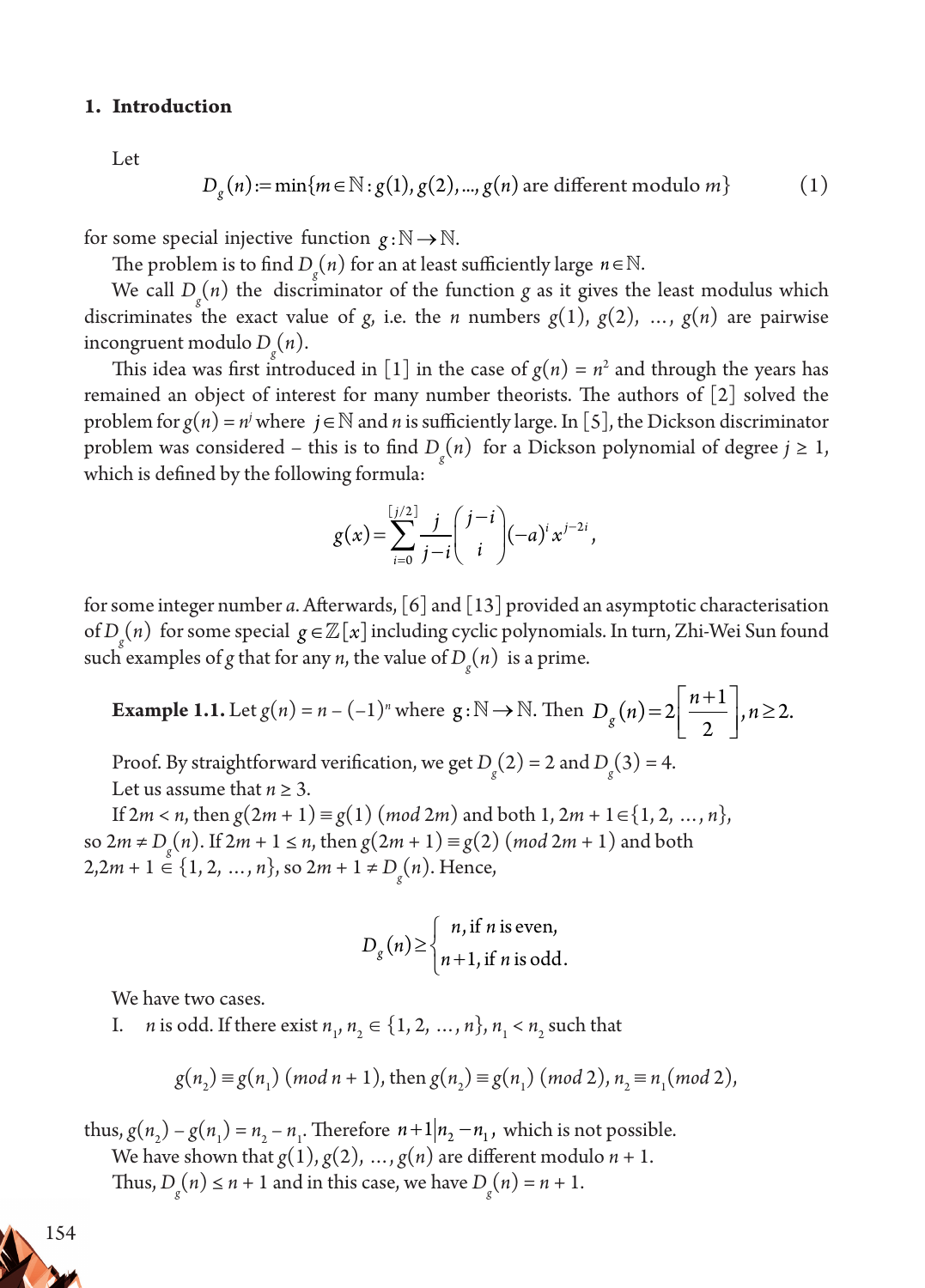II. *n* is even. Analogically, if there exist  $n_1$ ,  $n_2 \in \{1, 2, ..., n\}$ ,  $n_1 < n_2$  such that  $g(n_2) \equiv g(n_1) \pmod{n}$ , then  $n \mid n_2 - n_1$  and we obtain contradiction again.

We have shown that  $g(1), g(2), ..., g(n)$  are different modulo *n*.

Thus,  $D_g(n) \le n$ , so in this case, we have  $D_g(n) = n$ .

To summarise, we obtain:  $D_g(n) = 2\left[\frac{n+1}{2}\right]$ .  $\frac{1}{2}$ 

Browkin and Cao  $\lceil 3 \rceil$  reformulated the problem  $(1)$  in terms of the following cancellation algorithm. For  $n \geq 2$  define the set:

$$
A_g(n) := \{ g(s) - g(r) : 1 \le r < s \le n \} = \{ g(k+l) - g(l) : k+l \le n; \ k, l \in \mathbb{N} \}. \tag{2}
$$

Cancel in  $N$  all numbers from the set:

 ${d \in \mathbb{N} : d | a \text{ for some } a \in A_{\varphi}(n)},$ 

we are then interested in finding the least non-cancelled number.

To generalize, let  $f : \mathbb{N}^m \to \mathbb{N}, m \geq 1$  be an arbitrary function and define the sets:

$$
V_f(n) = \{ f(n_1, n_2, ..., n_m) : n_1 + n_2 \cdots + n_m \le n \},\tag{3}
$$

$$
\Delta_f(n) = \{ d \in \mathbb{N} : d \mid a \text{ for some } a \in V_f(n) \}. \tag{4}
$$

**Definition 1.1.** We define  $b_f(n)$  as the least number in the set  $\mathbb{N} \setminus \Delta_f(n)$  being called the set of all non-cancelled numbers.

**Remark**. We would like to stress that for any  $n \in \mathbb{N}$ , the definitions of  $D_g(n)$  and  $b_f(n)$  are not equivalent. To be precise, if  $g:\mathbb{N} \to \mathbb{N}$  is an injective function, to find  $D_g(n)$  is the same task as to find  $b_j(n)$  with  $f(n_1, n_2) = g(n_1 + n_2) - g(n_1)$ , see [3].

However, the question is whether, for some given function *f* having fixed number of variables, there is any injective function *g*, such that  $f(n_1, n_2) = g(n_1 + n_2) - g(n_1)$ .

In this case, we have  $b_f(n) = D_g(n)$ .

Note that the sets of the divisors for both of the values

 $g(n_1 + n_2) - g(n_1)$  and  $|g(n_1 + n_2) - g(n_1)|$  are the same.

Therefore, if for some  $n_1, n_2 \in \mathbb{N}$ ,  $g(n_1 + n_2) - g(n_1) < 0$ ,

we can then take  $f(n_1, n_2) = |g(n_1 + n_2) - g(n_1)|$ .

For example, in the case  $g(n) = n - (-1)^n$ , we take

$$
f(n_1, n_2) = |n_1 - n_2 + (-1)^{n_2} - (-1)^{n_1}|
$$

instead of  $n_1 - n_2 + (-1)^{n_2} - (-1)^{n_1}$ .

The following table shows the connections between these two concepts.

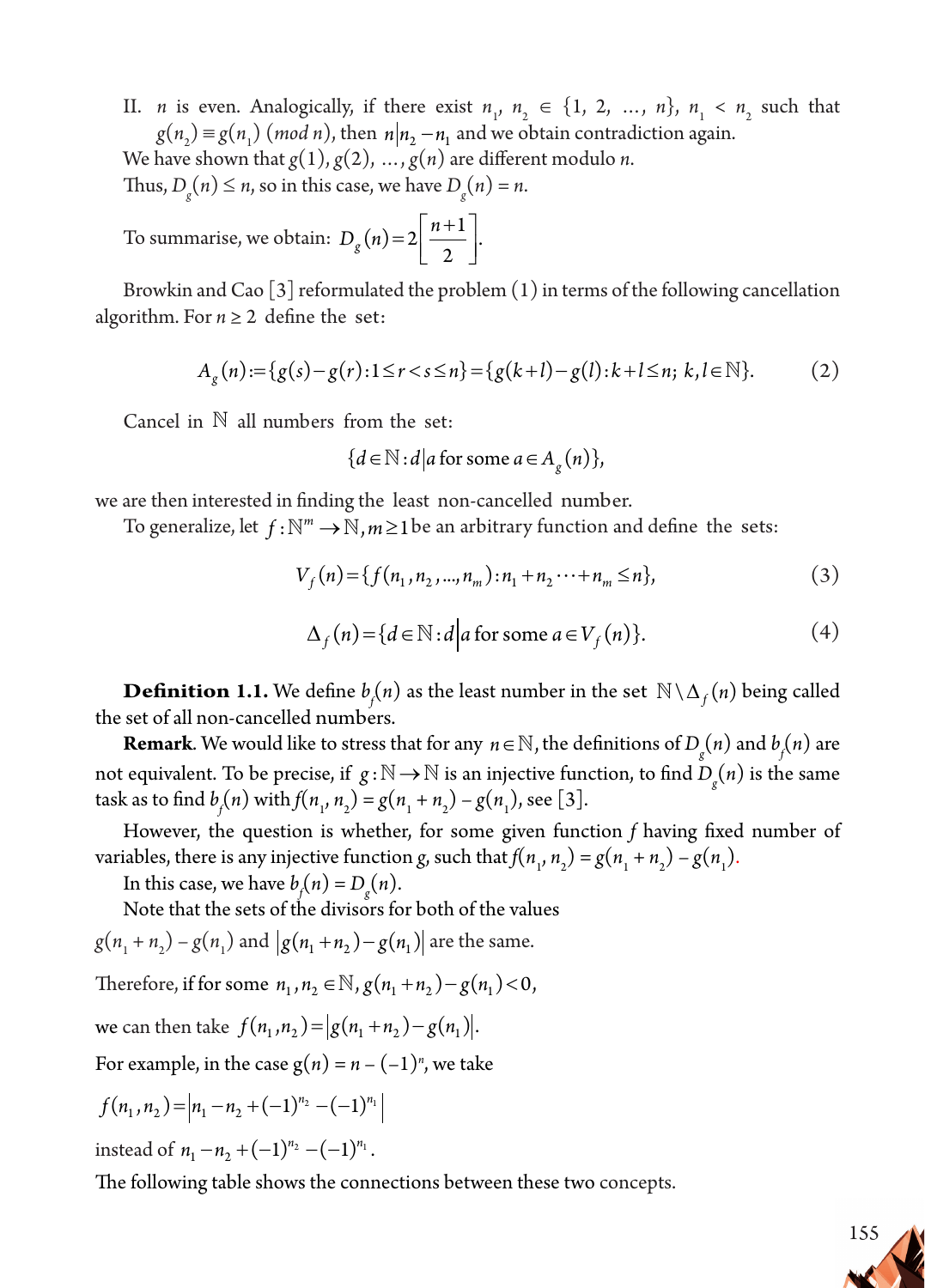| $bf(n)$ with function f                               | $De(n)$ with function g |
|-------------------------------------------------------|-------------------------|
| $f(n_1, n_2) = (n_1 + n_2)^2 - n_1^2$                 | $g(r) = r^2$            |
| $f(n_1, n_2) = (n_1 + n_2)^k - n_1^k$                 | $g(r) = r^k, k \in N$   |
| $f(n_1, n_2) = k^{n_1+n_2} - k^{n_1}$                 | $g(r) = k^r, k \in N$   |
| $f(n_1, n_2) =  n_1 - n_2 + (-1)^{n_2} - (-1)^{n_1} $ | $g(r) = r - (-1)^r$     |
| $f(n) = n^k$                                          |                         |
| $f(n_1, n_2) = n_1^2 + n_2^2$                         |                         |
| $f(n_1, n_2, n_3) = n_1^2 + n_2^2 + n_3^2$            |                         |
| $f(n_1, n_2, , n_n) = n_1  n_j$ s $\in N$             |                         |
| $f(n_1, n_2) = od(n_1 + n_2) - od(n_1)$               | $g(r) = od(r)$          |

Table 1. Examples showing that  $b_j(n)$  generalises  $D_g(n)$ 

Browkin and Cao considered standard linear and quadratic functions.

Tomski and Zakarczemny [11] and Zakarczemny [12] investigated the problem mainly in the case of various quadratic and cubic polynomials and also in the case of the products of some linear functions. Now, we provide the formula for  $b_f(n)$  for new classes of functions.

Haque and Shallit found *Dg* (*n*) for so-called 'evil' or 'odious' numbers (see [14]); additionally, they counted the number of finite *n*-sequences which are their own discriminators.

### 2.  $f(a) = a!$

**Theorem**. Let  $f : \mathbb{N} \to \mathbb{N}$ ,  $f(a) = a!$ ., We have  $b_f(3) = 4$  and:

$$
bf(n) = \min\{p : p > n, p \text{ is a prime number}\} \text{ if } n \neq 3. \tag{5}
$$

*Proof.* By straightforward verification, we may assume that *n* > 9. Let *q*, *p* be consecutive prime numbers such that  $q \le n < p$ . By Bertrand's postulate, we have  $2q > p$ .

We note that  $p \nmid n!$ , hence p is not cancelled.

It is sufficient to show that any natural *m* < *p* is cancelled. All the numbers 1, 2, …, *n* are cancelled. If we take any  $n < m < p$ , then *m* is a composite number.

Let *m* = *kl*, where *k*, *l* > 1. We investigate two special cases:

I. Let  $k = l$  and  $k$  be a prime number, so  $p > k^2 > n > 9$ , so  $k \ge 5$ . We have:

$$
2k < \frac{1}{2}k^2 < \frac{1}{2}p < q \le n.
$$
 (6)

As  $k < 2k < n$ , we get that  $2k^2 |n!$ , so  $m|n!$  and  $m$  is cancelled.

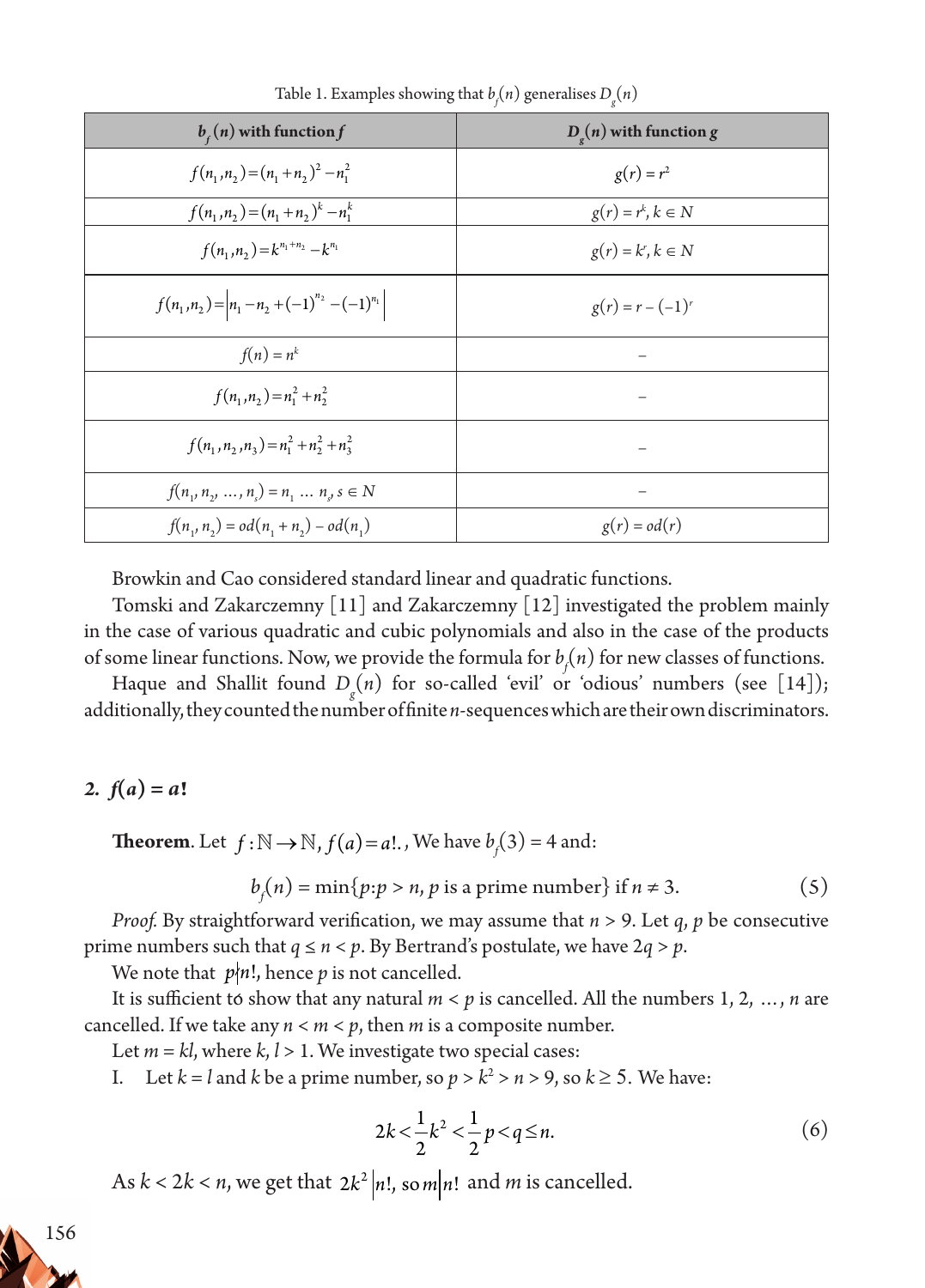II. In any other case, we may assume that  $m = kl, k > l > 1$ . We have:

$$
n > q > \frac{1}{2} p > \frac{1}{2} kl \ge k. \tag{7}
$$

As  $l < k < n$  we obtain  $kl|n!$ , so  $m|n!$  and  $m$  is cancelled.

# 3.  $f(a) = a!!$

**Theorem.** Let  $f : \mathbb{N} \to \mathbb{N}$ ,  $f(a) = a!!$ . We have  $b_f(7) = b_f(8) = 9$  and:

$$
b_f(n) = \min\{m : m > n, m = p \text{ or } m = 2p, p \text{ is a prime number}\}\tag{8}
$$

if  $n \neq 7,8$ .

*Proof.* By straightforward verification, we may assume that  $n \ge 25$ . Let:

$$
T = \{m : m = p \text{ or } m = 2p, p \text{ is a prime number}\}\
$$
\n(9)

Let  $(t_n)_{n=1}^{\infty}$  be an increasing sequence of elements of *T*. There exists  $i \in \mathbb{N}$  such that:

$$
t_{i-1} \le n < t_i. \tag{10}
$$

For *i* > 1, the following inequality holds:

$$
t_i < 2t_{i-1}.\tag{11}
$$

Equation (11) follows from Bertrand's postulate, which states that for every  $x > 1$  every interval  $(x, 2x)$  contains at least one prime number. We may assume that  $t_i \ge 26$ .

It is sufficient to show that any natural number  $m < t$ <sub>i</sub> is cancelled.

Let us observe that  $m|m!!$ , so all the numbers  $m \le n$  are cancelled.

If we take any *m* such that  $n < m < t_i$ , then  $m \in (t_{i-1}, t_i)$ , so  $m \notin T$  and *m* is a composite number. Let  $m = kl$ , where  $k, l > 1$ . We investigate two special cases:

I. Let  $k = l$  and  $k$  be a prime number, so  $t_i > k^2 > n \ge 25$ , so  $k \ge 7$ . We have:

$$
3k < \frac{1}{2}k^2 < \frac{1}{2}t_i < t_{i-1} \le n.
$$
 (12)

As  $k < 3k < n$ , we obtain  $3k^2 |n!$ ! if *n* is odd or  $3k^2 |(n-1)!$ ! if *n* is even.

Therefore,  $m|n!!$  or  $m|(n-1)!!$  and *m* is cancelled.

II. In any other case, we may assume that  $m = kl, k > l > 1$ .

We have the following cases:

a) If *m* is odd or  $4|m$ , then we can assume that  $k \equiv l \pmod{2}$ . Thus, we have:

$$
n \ge t_{i-1} > \frac{1}{2}t_i > \frac{1}{2}kl \ge k. \tag{13}
$$

As  $l < k < n$ , we obtain  $kl[n!]$  if  $k \equiv l \equiv n \pmod{2}$  or  $kl[(n-1)!]$  if  $k \equiv l \equiv n-1 \pmod{2}$ .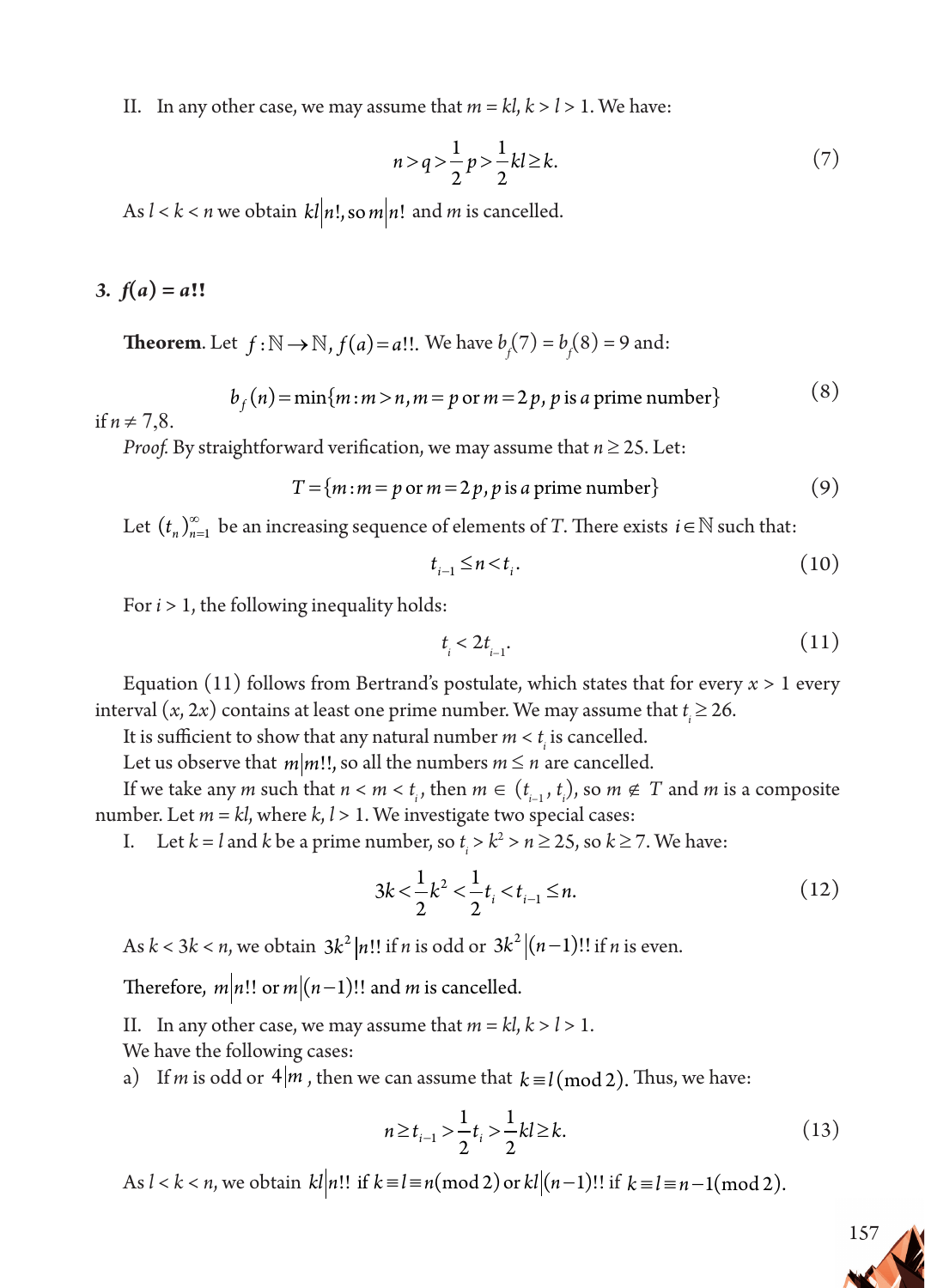Therefore  $m|n!$ ! or  $m|(n-1)!$ ! and *m* is cancelled.

(b) If  $m = 2h$  and  $h$  is odd, then  $h$  is not a prime since  $m \notin T$ . Thus,  $h = ab$ ,  $a \ge b \ge 3$ . We can take  $k = 2a$  and  $l = b$ . For  $l \ge 5$ , we have:

$$
n \ge t_{i-1} > \frac{1}{2}t_i > \frac{1}{2}kl \ge k. \tag{14}
$$

As  $2l < 2k < n$ , we obtain  $4kl[n!!$  if *n* is even or  $4kl[(n-1)!!$  if *n* is odd. For  $l = 3$ , we have:

$$
n \ge t_{i-1} > \frac{1}{2}t_i > \frac{1}{2}kl \ge k. \tag{15}
$$

Since  $3k = kl > n \ge 25$ , we may assume that  $k > 6$ . As  $6 < k < n$ , we get that  $6k \mid n!$ ! if *n* is even or  $6k|(n-1)!!$  if *n* is odd. Therefore, in both cases  $m|n!!$  or  $m|(n-1)!!$  and *m* is cancelled. To sum up, any  $n < m < t$ <sub>*i*</sub> is cancelled, so  $b_f(n) = t$ <sub>*i*</sub> for  $n \ge 25$ .

4.  $f(a) = a2^a$ 

**Theorem 4.1.** Let  $f : \mathbb{N} \to \mathbb{N}$ , we take the function  $f(a) = a2^a$ . Then

$$
b_f(n) = 2\left[\frac{n+1}{2}\right] + 1 = \min\{m \in \mathbb{N} : m > n, (m, 2) = 1\}.
$$
 (16)

*Proof.* Let  $k \in \mathbb{N}$  and  $n \in \{2k-1, 2k\}$ . If  $(2k+1) | f(a)$ , then  $(2k+1) | a$ , so  $n+1 \leq 2k+1 \leq a$ , thus  $a > n$  and  $2k+1$  is not cancelled. Therefore,

$$
b_f(n) \le 2k+1. \tag{17}
$$

If 1≤*h* ≤*n*, then  $h| f(h)$ ,  $h$  ≤*n*, so *h* is cancelled and  $b<sub>f</sub>(n) ≥ n+1$ . We consider two cases:

1) If 
$$
n = 2k
$$
, then  $b_f(n) = n + 1 = 2\left[\frac{n+1}{2}\right] + 1$ .

2) If 
$$
n = 2k - 1
$$
, then  $b_f(n) \in \{n+1, n+2\}$ . If  $h = n + 1$  then

$$
h = 2k, h \left| f(k), k = \frac{1}{2}h = \frac{1}{2}(n+1) \le n, \text{ so } h \text{ is cancelled and}
$$
  

$$
b_f(n) = n + 2 = 2\left[\frac{n+1}{2}\right] + 1.
$$

We generalise this theorem to the following form.

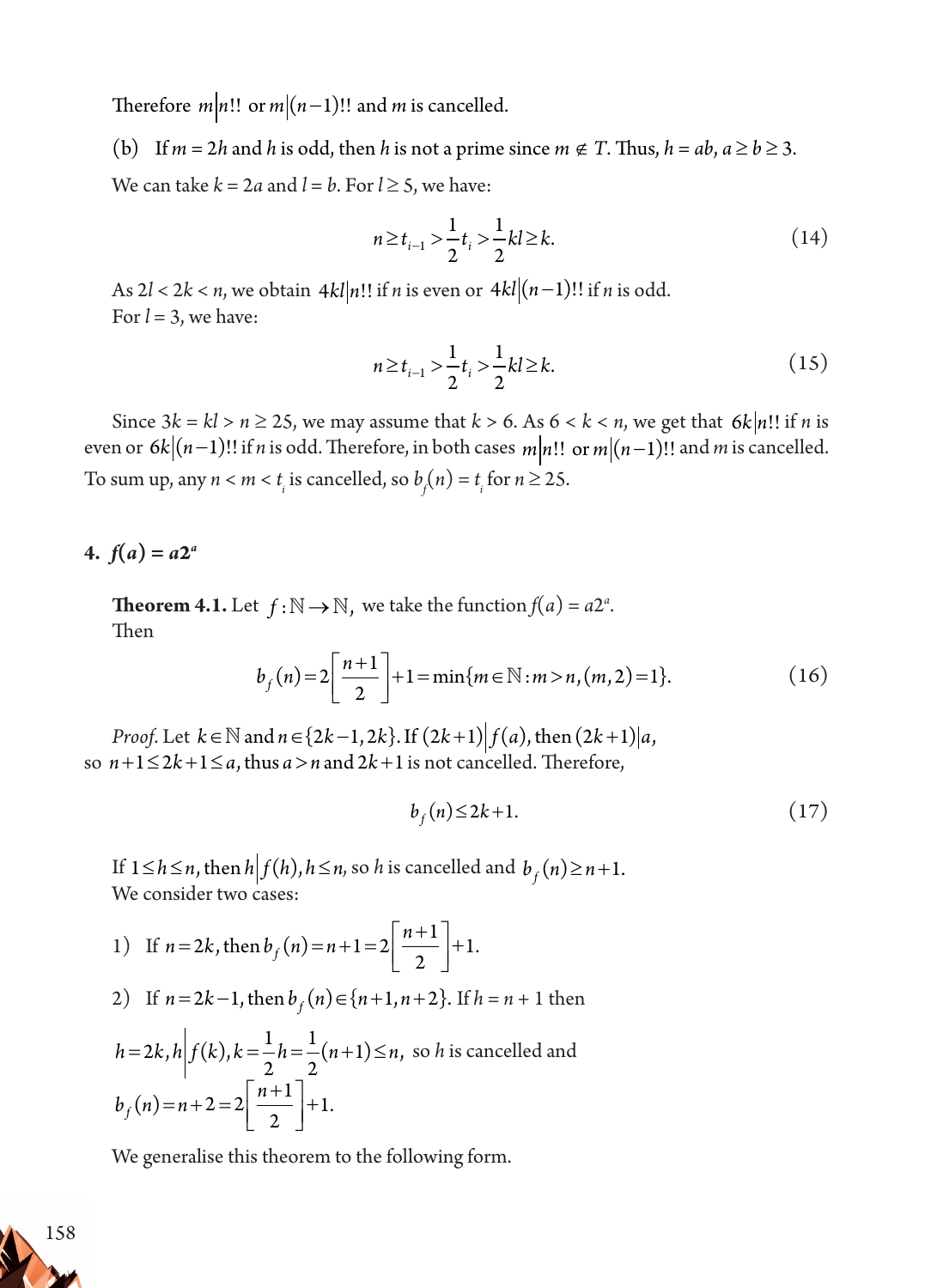**Theorem 4.2.** Let  $f : \mathbb{N} \to \mathbb{N}$  and we fix  $b \in \mathbb{N}$ . We take the function  $f(a) = ab^a$ . Then:

$$
b_f(n) = \min\{m \in \mathbb{N} : m > n, (m, b) = 1\},\tag{18}
$$

if  $n > b$ .

*Proof.* Let  $m_0 = \min\{m \in \mathbb{N} : m > n, (m, b) = 1\}.$ 

If  $m_0 \Big| f(a)$ , then  $m_0 \Big| a$ , so  $n+1 \le m_0 \le a$  , thus  $a > n$  and  $m_0$  is not cancelled.

Therefore,  $b_f(n) \leq m_o$ .

Let assume that *n* > *b*. From Bertrand's postulate, it follows that we can find a prime number *p* such that  $n < p < 2n$ . Because  $p > b$  and *p* is a prime number, we obtain  $(p, b) = 1$ , so  $m_0 \le p < 2n$ . Thus,  $m_0 \le 2n-1$ .

If  $1 \leq h \leq n$ , then  $h | f(h)$ ,  $h \leq n$ , so *h* is cancelled. If  $n + 1 \le h < m_0$ , then  $(h, b) = d > 1$ .

Let *h* = *dl*, where *l* ≥ 1, then  $h \left| f(l)$ , *l* =  $\frac{1}{d}$ *dl* ≤  $\frac{1}{2}$ *dl* =  $\frac{1}{2}$ *h* ≤  $\frac{1}{2}$ (*m*<sub>0</sub> + 1) ≤ *n* 2 1 2 1  $\frac{1}{2}(m_0+1) \leq n$ , so *h* is cancelled

and  $b_f(n) \ge m_o$ . Therefore,  $b_f(n) = m_o$ .

#### **Remark 4.3.**

Let 
$$
f : \mathbb{N} \to \mathbb{N}
$$
 and for all natural *n* we have  $\frac{f(n)}{n} \in \mathbb{N}$ , then  $b_f(n) > n$ .

Indeed, if  $1 \leq k \leq n$ , then  $h \Big| f(h), h \leq n$ , so *h* is cancelled. Therefore,  $b_f(n) > n$ .

# $\mathbf{5.} f(n_1, n_2, \ldots, n_s) = n_1 n_2 \cdot \ldots \cdot n_s, s \geq 2$

Let  $\{p_t\}_{t=1}^{\infty}$  be an increasing sequence of the prime numbers. Our aim in this chapter is to find an algorithm which gives only prime numbers.

**Theorem 5.1.** Let  $f: \mathbb{N}^s \to \mathbb{N}, s \geq 2, f(n_1, n_2, ..., n_s) = n_1 n_2 \cdot ... \cdot n_s$ . We have:

$$
b_f(1) = 1, b_f(2) = 1, ..., b_f(s-1) = 1, b_f(s) = 2
$$
\n(19)

and if  $n > s$ , then  $b_f(n) = p_t$ , where  $t > 1$  is chosen in such a way that  $p_{t-1} \le n - s + 1 < p_t$ .

Proof. By a straightforward verification, we get (19).

Let *n* > *s*. We assume that  $p_{t-1} \le n - s + 1 < p_t, t > 1$ .

We have to prove that  $p_t$  is non-cancelled, but any natural number  $h < p_t$  is cancelled. First, let  $p_t | n_1 n_2 \cdot ... \cdot n_s$  for some  $n_1, n_2, ..., n_s \in \mathbb{N}$ . Thus, there exists a natural  $j \le s$ , such that  $p_t | n_i$ . Since  $n_1, n_2, ..., n_s \ge 1$  and  $n_j \ge p_t, n_1 + n_2 + \cdots + n_s \ge p_t + s - 1 > n$ . Therefore, a number  $p_t$ is non-cancelled.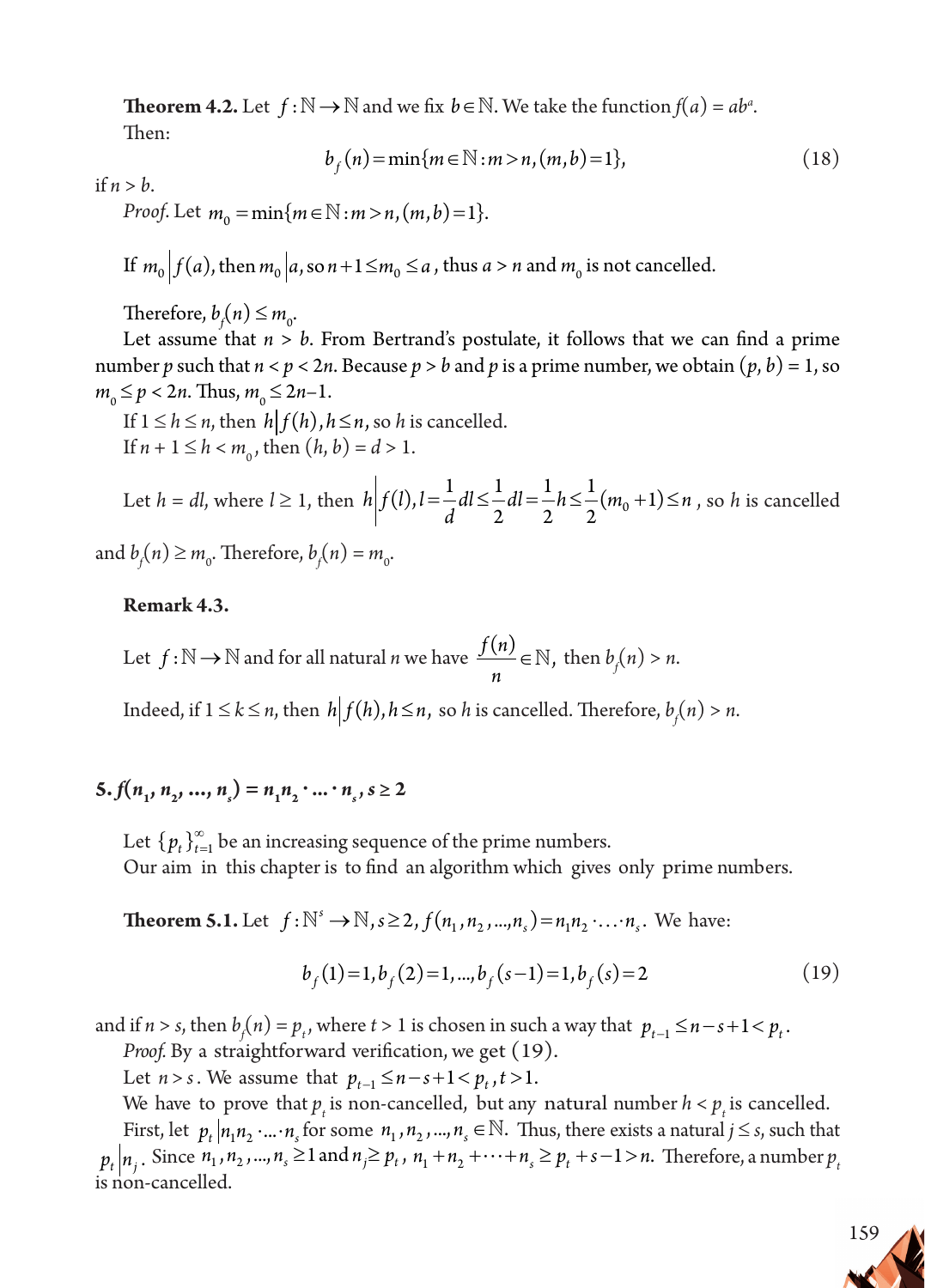We now assume that  $h < p_t$ . To show that  $h$  is cancelled, we need to consider two cases separately.

a) If  $h = p_i$ , where  $j \in \mathbb{N}$  and  $j \le t-1$ , then we take  $n_1 = p_i$ ,  $n_2 = 1$ , ...,  $n_s = 1$  and get  $h|n_1 n_2 \cdot ... \cdot n_s$ with  $n_1 + n_2 + \cdots + n_s = s - 1 + p_i \leq s - 1 + p_{t-1} \leq n$ . Thus, *h* is cancelled.

b) If  $h = kl$  where  $k, l > 1, k, l \in \mathbb{N}$ , we have  $(k-2)(l-2) \ge 0$ . Thus,  $k + l \le \frac{1}{2}kl + 2$ . 2 N, we have  $(k-2)(l-2) \ge 0$ . Thus,  $k+l \le -k^2+2$ 

We take  $n_1 = k$ ,  $n_2 = l$ ,  $n_3 = 1$ , ...,  $n_s = 1$  and get  $h|n_1 n_2 \cdot ... \cdot n_s$ . From Bertrand's postulate, we have  $p_t < 2p_{t-1}$  for  $t > 1$ . Therefore,

$$
n_1 + n_2 + \dots + n_s = k + l + s - 2 \le \frac{1}{2}kl + s = \frac{1}{2}h + s \le
$$
  

$$
\frac{1}{2}(p_t - 1) + s = \frac{1}{2}(p_t + 1) + s - 1 \le p_{t-1} + s - 1 \le n.
$$

Thus, *h* is cancelled.

To summarise, we have shown that every  $h < p_s$  is cancelled and this is the end of the proof.

**Remark 5.2.** The set  $\{b_f(n): n > s-1, n \in \mathbb{N}\}\$ is the set of all prime numbers.

# 6.  $f(n_1, n_2) = od(n_1 + n_2) - od(n_1)$ , where  $od(n)$  denotes *n*-th odious number

The 'odious' numbers are the numbers  $(\textit{od}(n))_{n\geq 1}$  from the sequence A000069 in [14],

1, 2, 4, 7, 8, 11, 13, 14, 16, 19, 21, 22, 25, 26, 28...

and this sequence contains consecutive natural numbers with an odd number of digit '1' in their binary representation.

**Remark 6.1.** Note that  $f(1,n) = f_n = od(n+1) - od(n)$  gives the Thue-Morse ternary sequence: 1,2,3,1,3,2,1,2,3,2,1,3,1,2,3,1,...

The idea behind the construction of this sequence is based on the following recursive definition  $($ [14] $)$ :

- 1. Start with  $f_1 = 1, f_2 = 2$ .
- 2. For any  $k \in \mathbb{N}$ , we will give a procedure describing how to construct the values  $f_{2^{k}+1}$ , ...,  $f_{2^{k+1}}$  tarting from the values  $f_1$ , ...,  $f_{2^{k}}$ :
	- a) Write:  $f_1, f_2, ..., f_{2^k}, 4-f_1, 4-f_2, ..., 4-f_{2^k}.$
	- b) Transform the value of  $4 f_{2k}$  according to the rule: replace 3 with 2, replace 2 with 1, leave 1 unchanged.
	- c) After transformation, we get the sequence  $f_1$ , ...,  $f_{2^k}$ ,  $f_{2^k+1}$ , ...,  $f_{2^{k+1}}$ .

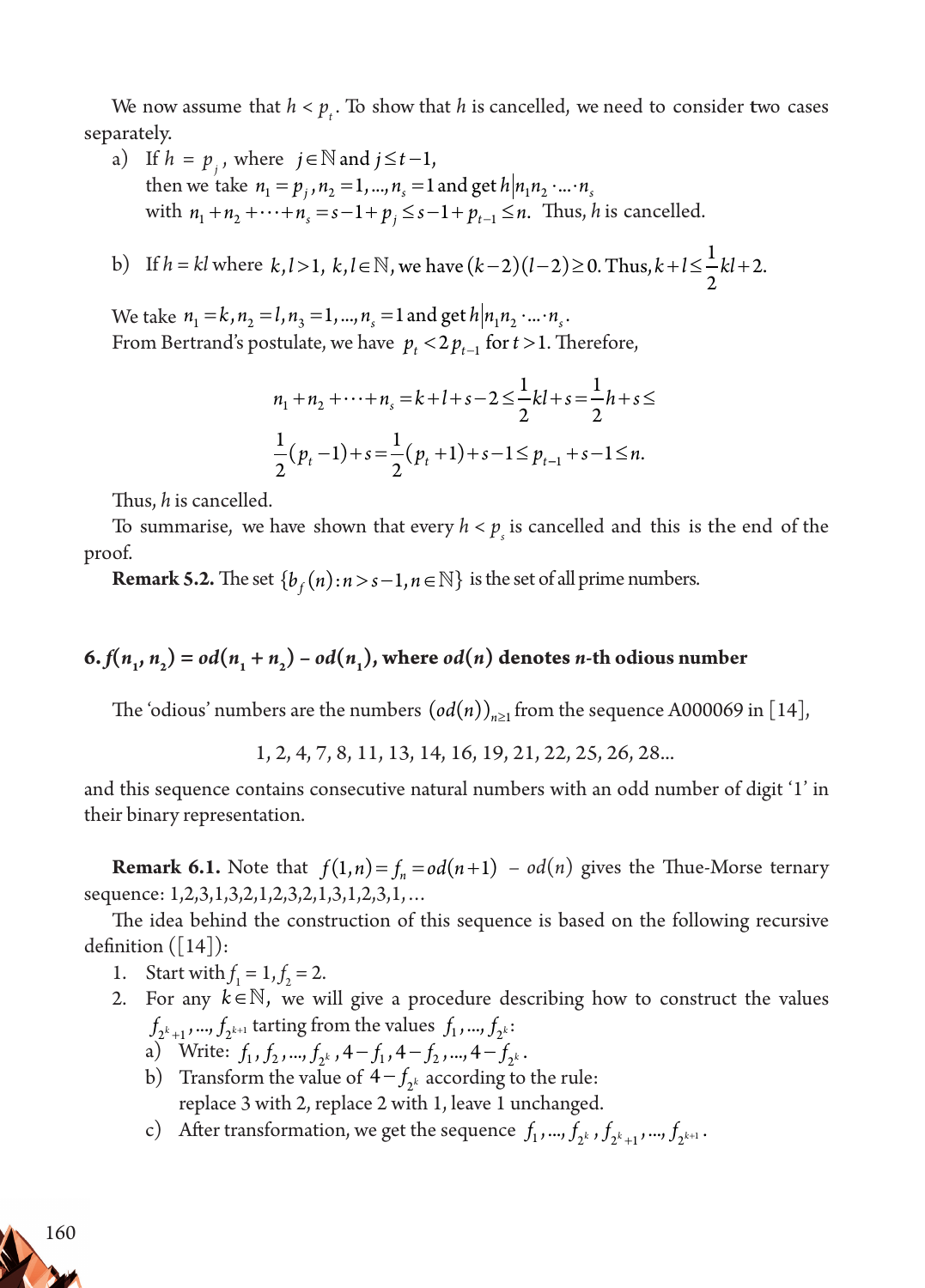**Theorem 6.2.** Let  $f: \mathbb{N}^2 \to \mathbb{N}$ , we take the function  $f(n_1, n_2) = od(n_1 + n_2) - od(n_1)$ . Then

$$
b_f(n) = \min\{2^e : 2^e \ge n\}.
$$
 (20)

*Proof.* We have:

$$
V_f(n) = \{od(n_1 + n_2) - od(n_1) : n_1 + n_2 \le n\} =
$$
  
= \{od(r) - od(s) : 1 \le s < r \le n\}. (21)

By definition,  $b_{\hat{f}}(n)$  is the least natural number  $m$  in the set  $\mathbb{N} \setminus \{d \in \mathbb{N} : d | a \text{ for some } a \in V_f(n)\}.$  Thus,  $b_f(n)$  is the least natural number *m* that discriminates the numbers  $od(1)$ ,  $od(2)$ , ...,  $od(n)$ . Taking into account the differences in the definitions of discriminator  $D_{\stackrel{\scriptstyle g}{\scriptstyle g}}(n)$  and  $b_{\stackrel{\scriptstyle f}{\scriptstyle f}}(n)$ , we obtain (20) from Theorem 5 [4].

7. 
$$
f(n_1, n_2) = \frac{1}{4} \Big| 3^{n_1 + n_2} - 3^{n_1} - 5 \Big[ (-1)^{n_1 + n_2} - (-1)^{n_1} \Big] \Big|
$$

**Remark 7.1.** The sequence  $u_5(r) = \frac{1}{4}(3^r - 5(-1)^r)$  $(r) := \frac{1}{4}(3^r - 5(-1)^r)$  was first investigated by Sabin Sălăjan [15]. Note that  $f(n_1, n_2) = |u_5(n_1 + n_2) - u_5(n_1)|$ .

**Theorem 7.2.** Let  $f: \mathbb{N}^2 \to \mathbb{N}$ , we take the function:

$$
f(n_1, n_2) = \frac{1}{4} \Big| 3^{n_1 + n_2} - 3^{n_1} - 5 \big[ (-1)^{n_1 + n_2} - (-1)^{n_1} \big] \Big|.
$$
 (22)

Then

$$
b_f(n) = \min\left\{2^e, 5^f : 2^e \ge n, 5^f \ge \frac{5}{4}n\right\}.
$$
 (23)

*Proof.* Note that this theorem is an obvious corollary from Browkin's Conjecture, confirmed by Ciolan and Moree Theorem 2 in [15]. We have:

$$
V_f(n) = \left\{ \frac{1}{4} \Big| 3^{n_1 + n_2} - 3^{n_1} - 5 \Big[ (-1)^{n_1 + n_2} - (-1)^{n_1} \Big] \Big| : n_1 + n_2 \le n \right\} =
$$
  
 
$$
\left\{ |u_5(r) - u_5(s)| : 1 \le s < r \le n \right\}.
$$
 (24)

By definition,  $b_{\hat{f}}(n)$  is the least natural number  $m$  in the set  $\mathbb{N} \setminus \{d \in \mathbb{N} : d | a \text{ for some } a \in V_f(n)\}.$  Therefore,  $b_f(n)$  is the least natural number that discriminates the numbers  $u_s(1)$ ,  $u_s(2)$ , ...,  $u_s(n)$ . We obtain (22) from Theorem 1 [15].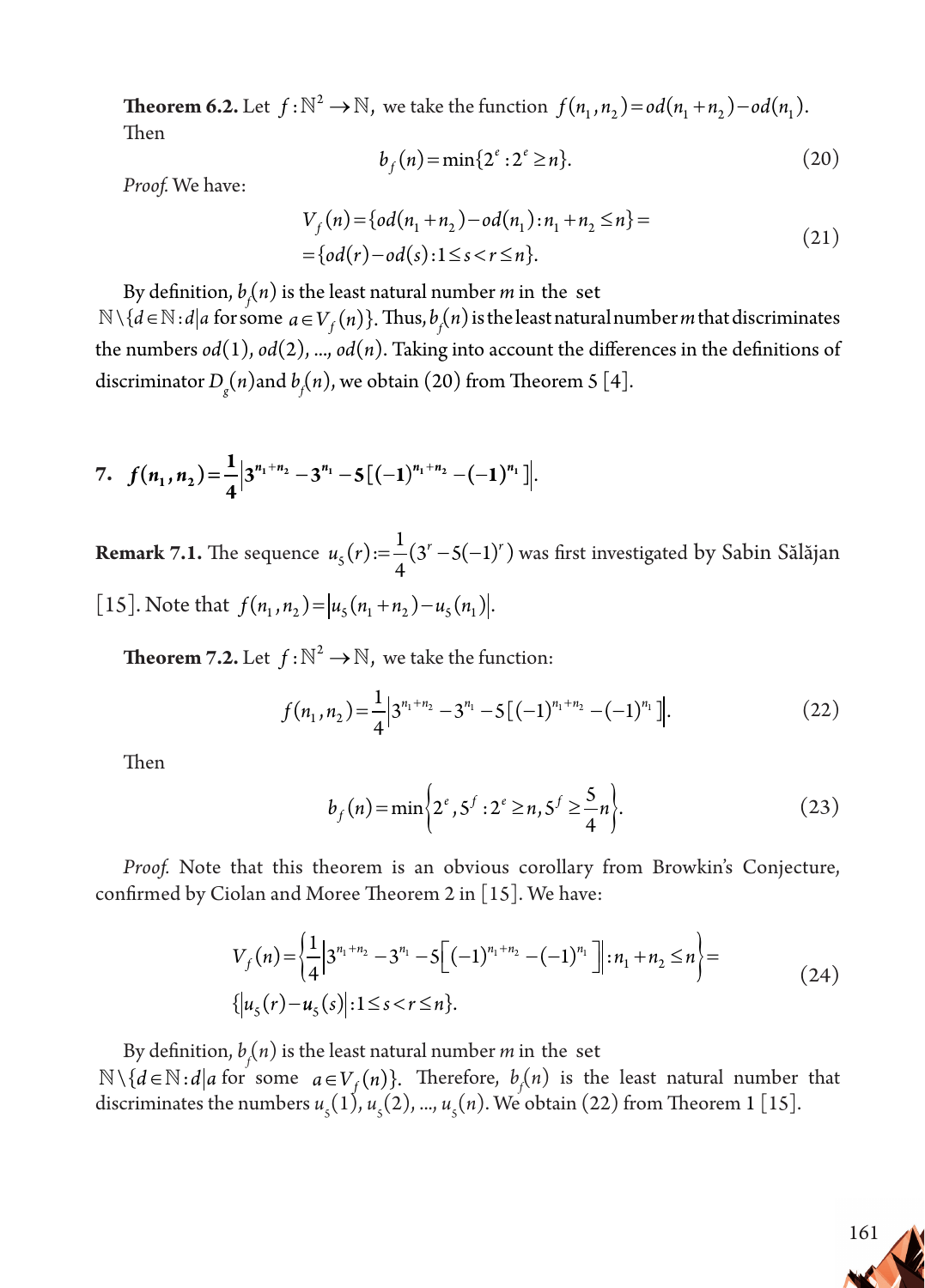8.  $f(n_1, n_2) = 2^{n_1 + n_2} - 2^{n_1}$ .

In most cases, one can find a discriminator for some special types of functions. There is still lack of an algorithm for any larger class of mappings, for example, all polynomials or all exponential functions. However, now we will describe a simple, general idea of how to find at least an estimation for the discriminator. More accurately, if for any *n*∈ N we find the set  $Z_n$ such that  $b_f(n) \notin Z_n$ , then we have the lower bound of  $b_f(n)$  in the form:

$$
b_{f}(n) \geq \min\{m : m \notin Z_n, m \in \mathbb{N}\}.
$$

Obviously,  $Z_n = \mathbb{N} \setminus \{b_f(n)\}\$  satisfies the condition  $b_f(n) \notin Z_n$ , but the aim is use properties of *f* to find  $Z_n \subset \mathbb{N} \setminus \{b_f(n)\}$  such that

$$
\min\{m : m \notin Z_n, m \in \mathbb{N}\} = \min\{m : m \notin \mathbb{N} \setminus \{b_f(n)\}, m \in \mathbb{N}\} = b_f(n).
$$

Below, we will follow this line of reasoning for the function

$$
f(n_1, n_2) = 2^{n_1 + n_2} - 2^{n_1}.
$$

We recall that  $\varphi(n) = |\{ m \in \mathbb{N} : m \le n, (m, n) = 1 \}|$ .

**Theorem 8.1.** Let  $f: \mathbb{N}^2 \to \mathbb{N}$ , we take the function:

$$
f(n_1, n_2) = 2^{n_1 + n_2} - 2^{n_1}.
$$
 (25)

Then:

$$
b_f(n) \ge \min\{m : \varphi(m) \ge n, m \in \mathbb{N}\}, \text{ for } n \ge 2. \tag{26}
$$

*Proof.* We assume that  $n \ge 2$ . Let  $Z_n := \{ m : \varphi(m) \le n-1, m \in \mathbb{N} \}.$ 

Since  $\{1, 2, ..., n\} \subset Z_n$ , then  $Z_n \neq \emptyset$ . We will show that if  $m \in Z_n$ , then *m* is cancelled. Let  $m = 2<sup>s</sup>m<sub>1</sub>$ , where  $m<sub>1</sub>$  is an odd number,  $s \ge 0$ .

We take  $n_1 = \max\{s, 1\}$  and  $n_2 = \varphi(m_1)$ , then

$$
n_1 + n_2 = \max\{s, 1\} + \varphi(m_1) \le \varphi(2^s) + \varphi(m_1) \le \varphi(2^s) \varphi(m_1) + 1 = \varphi(m) + 1 \le n.
$$

Thus,  $2^{n_1+n_2}-2^{n_1} \in V_f(n)$ . Note that  $m \in \Delta_f(n)$ . Indeed, by Euler's theorem:

 $2^{n_1+n_2} - 2^{n_1} = 2^{\varphi(m_1) + \max\{s, 1\}} - 2^{\max\{s, 1\}} = 2^{\max\{s, 1\}} (2^{\varphi(m_1)} - 1) \equiv 0 \pmod{m}$ , so  $m \notin \mathbb{N} \setminus \Delta_f(n)$ . Thus, *m* is cancelled. Therefore,  $b_f(n) \notin Z_n$  and  $\varphi(b_f(n)) \ge n$ , which implies (25).

**Comment.** Now we are going to prove the theorem which allows us to rewrite (25) in a simpler form. However, the proof depends on some conjecture still waiting to be proved.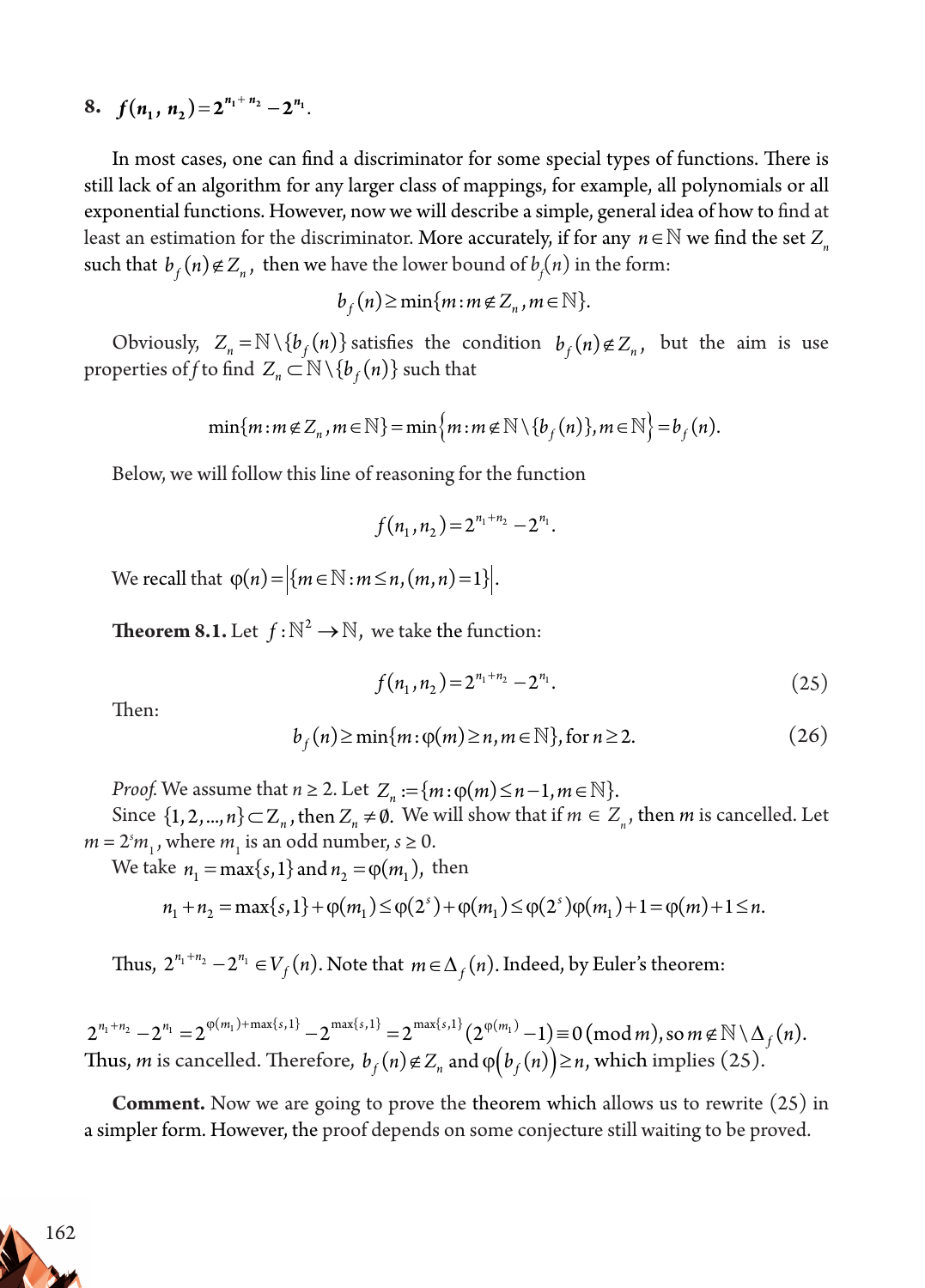**Remark.** We will recall Sierpiński's conjecture, which states that for every integer

 $x > 1$  there is at least one prime number in  $(x^2 - x, x^2)$ , see [9]. However, many similarsounding conjectures have appeared over the years. Oppermann  $\lceil 19 \rceil$  stated the conjecture that for every natural  $x > 1$ , the interval  $(x^2 - 2x + 1, x^2)$  contains a prime. Cramer [21] stated the conjecture that for every *n*-th prime number  $p_n$ , we have  $p_{n+1} - p_n = O((\log p_n)^2)$ . Baker, Harman and Pintz proved that for sufficiently large real number *x*, there is at least one prime number in  $[x - x^{0.525}, x]$ , see [18]. For a brief review of other theorems and conjectures about  $p_{n+1} - p_n$ , we refer the reader to paper [16].

**Conjecture 8.2.**

$$
\min\{m : \varphi(m) \ge n, m \in \mathbb{N}\} = \min\{p : p > n, p \text{ is a prime number}\}. \tag{27}
$$

**Theorem.** If Sierpiński's conjecture is true, then (27) is also true. *Proof.* First, we will prove an inequality without using any conjecture.

$$
\min\{m\colon \varphi(m)\geq n, m\in\mathbb{N}\}\leq \min\{p\colon p>n, p\text{ is a prime number}\}.
$$
 (28)

If *p* is a prime number such that  $p > n$ , then  $\varphi(p) = p - 1 \ge n$ . Let  $k = \min\{p : p > n, p$  is a prime number. Hence,  $\varphi(k) \ge n$ , so  $k \in \{m : \varphi(m) \ge n, m \in \mathbb{N}\}\$ and

$$
\min\{p : p > n, p \text{ is a prime number}\} \ge \min\{m : \varphi(m) \ge n, m \in \mathbb{N}\}.
$$

Secondly, we will prove the opposite inequality using Sierpiński's conjecture.

 $min{m: \varphi(m) \ge n, m \in \mathbb{N}}$   $\ge min{p: p > n, p \text{ is a prime number}}$ .

We start this proof using the fact that for every composite number  $m$ , we have (see [8]):

$$
\varphi(m) \le m - \sqrt{m}.\tag{29}
$$

Suppose that  $m_0 = \min\{m : \varphi(m) \ge n, m \in \mathbb{N}\}\$ is a composite number. If Sierpiński's conjecture is true, then there exists prime number *p* such that

$$
n \leq \varphi(m_0) \leq m_0 - \sqrt{m_0} < p < m_0.
$$

Therefore, by (28) we get  $p \ge \min\{m : \varphi(m) \ge n, m \in \mathbb{N}\} = m_0$ , which leads to the contrary. It means that  $m_0$  is a prime, so  $m_0 \ge \min\{p : p > n$ , p is a prime number}.

### **9.** The Fibonacci numbers  $F_a$

**Theorem 9.1.** For the Fibonacci numbers  $F_a$ , we take a function  $F : \mathbb{N} \to \mathbb{N}$  such that  $F(a) = F_a$ . Then  $b_F(6n) \ge n+1$ , if *n* is a natural number. *Proof.* We have  $V_F(n) = \{F_a : a \le n\}$  and  $\Delta_F(n) = \{d \in \mathbb{N} : d | a \text{ for some } a \in V_F(n)\}.$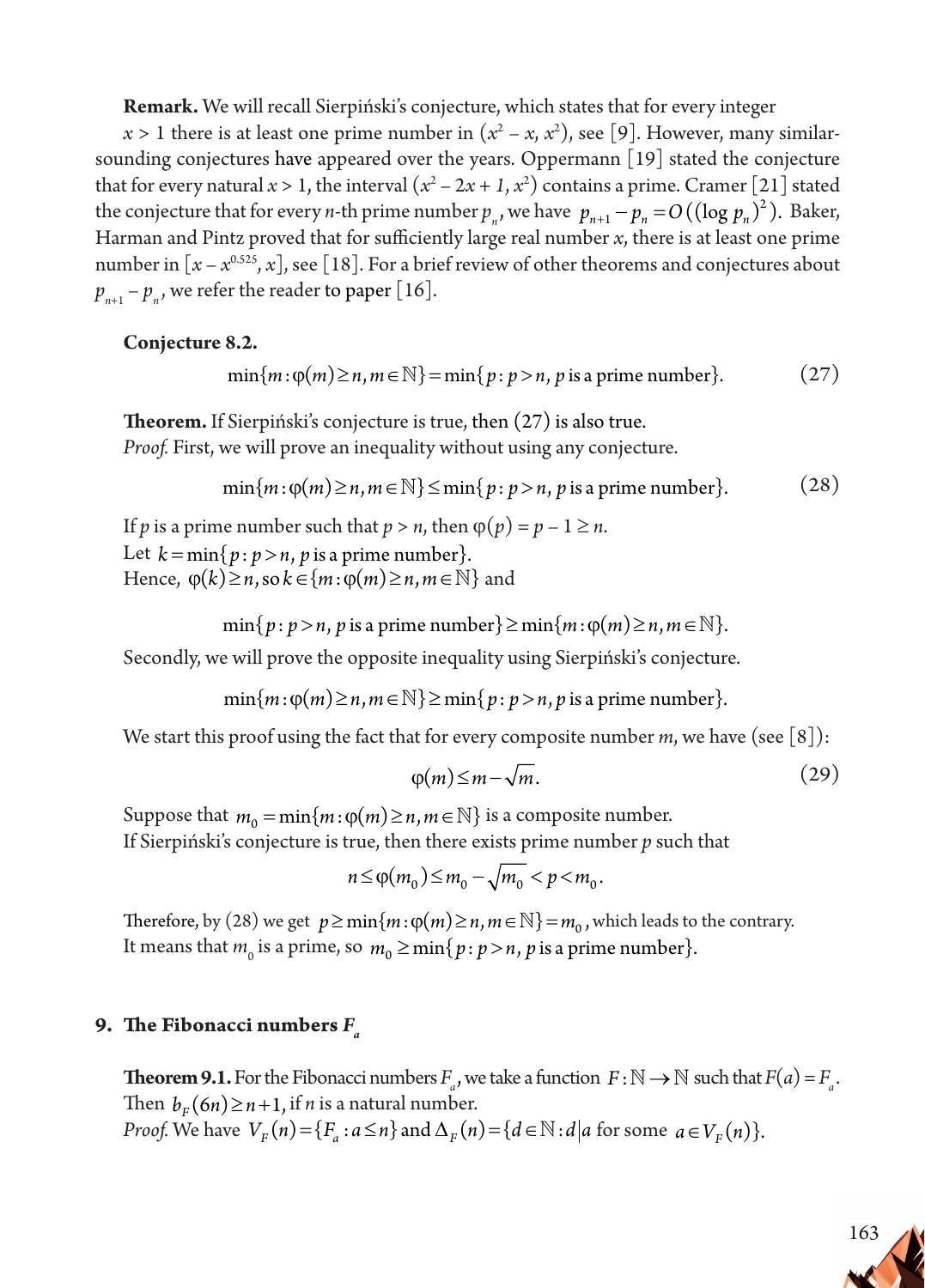It has been proven (see [17]) that for any natural number  $m$  the sequence  $(F_{i}\text{ mod } m)_{i=1}^{\infty}$  $\mathbf{0}$ is periodic with its length being not greater than 6*m*. Thus, for every natural number  $k \geq 1$ there exists a natural number *i*  $\leq$  6*k* such that *k*  $|F_i$ . Therefore:

$$
k \in \Delta_F(6k), \tag{30}
$$

Thus:

$$
\{1, 2, ..., n\} \subseteq \Delta_F(\mathfrak{6}n). \tag{31}
$$

However, by the definition  $b_F(6n) \notin \Delta_F(6n)$ . Thus,  $b_F(6n) \geq n+1$ .

# 10.  $b_f(n) = f(n) + 1$  for surjective, non-decreasing natural-valued arithmetic  $f$

**Theorem 10.1.** Let  $f : \mathbb{N} \to \mathbb{N}$ , such that *f* is a surjective, non-decreasing function. Then, for all  $n \in \mathbb{N}$  we have  $b_f(n) = f(n) + 1$ . *Proof.* We will prove that  $V_f(n) = \Delta_f(n) = \{f(1), ..., f(n)\}, b_f(n) = f(n) + 1$ . We proceed by induction on *n*. Observe that when  $n = 1$ , we have

$$
f(1) = 1, V_f(1) = \Delta_f(1) = \{1\}, b_f(1) = 2.
$$

Assume that the proposition holds for  $n-1$ , where  $n \ge 2$ , i.e.

$$
V_f(n-1) = \Delta_f(n-1) = \{f(1), ..., f(n-1)\}, b_f(n-1) = f(n-1) + 1.
$$

If  $f(n) = f(n-1)$ , then  $V_f(n) = V_f(n-1) = \Delta_f(n-1) = \Delta_f(n)$ ,  $b_f(n) = b_f(n-1) =$  $f(n-1)+1 = f(n)+1$ 

If 
$$
f(n) = f(n-1)+1
$$
, then  $V_f(n) = V_f(n-1) \cup \{f(n)\} = \{f(1),..., f(n-1), f(n)\},$   
\n $\Delta_f(n) = \Delta_f(n-1) \cup \{d \in \mathbb{N} : d | f(n) \} = \{f(1),..., f(n-1), f(n)\}.$   
\nand  $b_f(n) = f(n) + 1$ .

Thus, the proposition holds for *n* and this completes the proof.

*We would like to thank the referee for providing useful comments which serve to improve the paper, especially Theorem 9.1.*

#### **References**

- [1] Arnold L.K., Benkoski S.J., McCabe B.J., *The discriminator (a simple application of Bertrand's postulate)*, Amer. Math. Monthly, 92, 1985, 275–277.
- [2] Bremser P. S., Schumer P.D., Washington L.C., *A note on the incon-gruence of consecutive integers to a fixed power*, J. Number Theory 35, no. 1, 1990, 105–108.
- [3] Browkin J., Cao H-Q., *Modifications of the Eratosthenes sieve*, Colloq. Math., 135, 2014, 127–138.